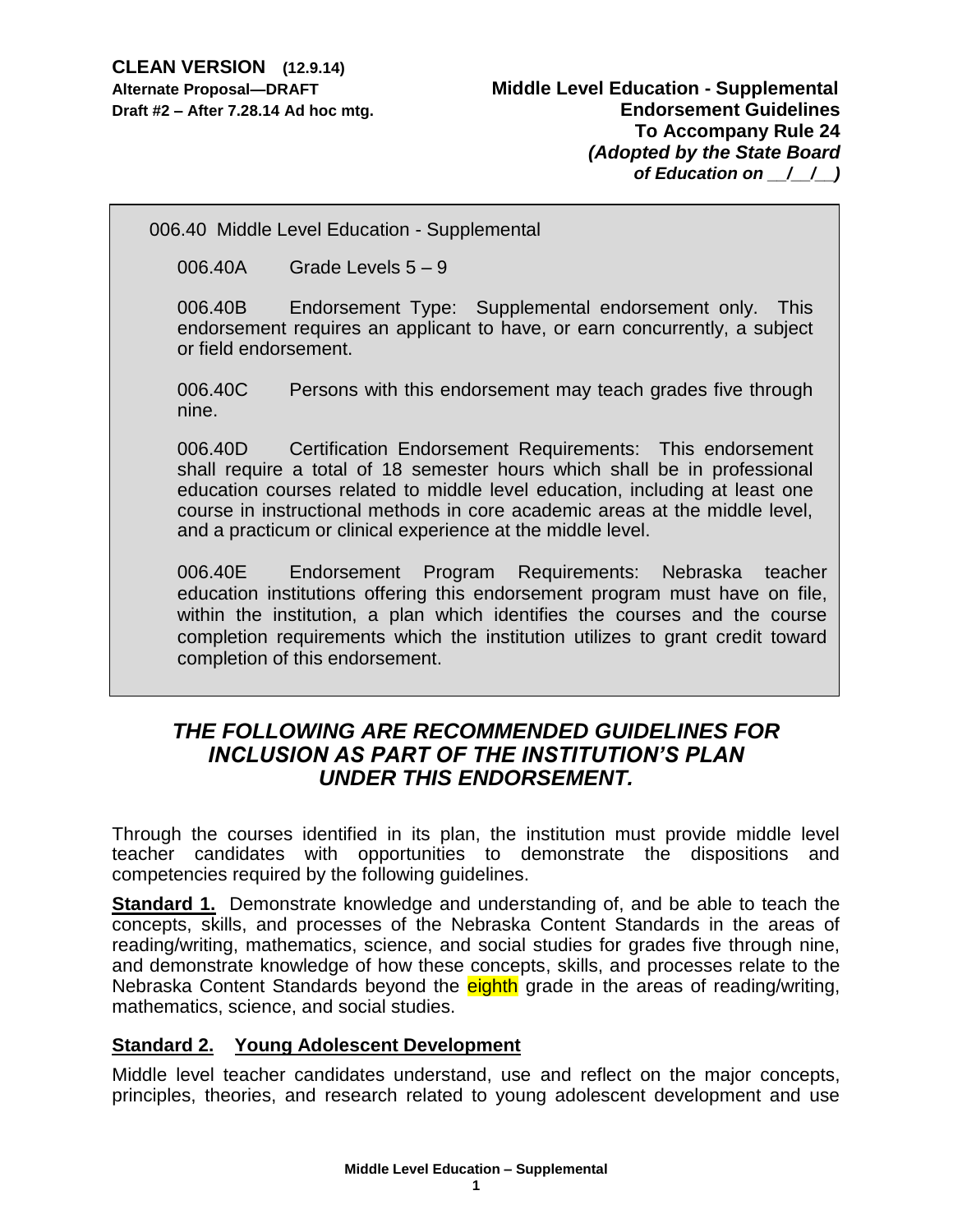## **Alternate Proposal—DRAFT Middle Level Education - Supplemental Draft #2 – After 7.28.14 Ad hoc mtg. Endorsement Guidelines To Accompany Rule 24** *(Adopted by the State Board of Education on \_\_/\_\_/\_\_)*

that knowledge in their practice. They demonstrate their ability to apply this knowledge when making curricular decisions, planning and implementing instruction, participating in middle level programs and practices, and providing healthy and effective learning environments for all young adolescents.

#### Element 1. Knowledge of Young Adolescent Development

Middle level teacher candidates demonstrate a comprehensive knowledge of young adolescent development. They use this understanding of the intellectual, physical, social, emotional, and moral characteristics, needs, and interests of young adolescents to create healthy, respectful, supportive, and challenging learning environments for all young adolescents, including those whose language and cultures are different from their own.

# Element 2. Knowledge of the Implications of Diversity on Young Adolescent Development

Middle level teacher candidates demonstrate their understanding of the implications of diversity on the development of young adolescents. They implement curriculum and instruction that is responsive to young adolescents' local, national, and international histories, language, and individual identities (e.g., race, ethnicity, culture, age, appearance, ability, socioeconomic status, etc.) and participate successfully in middle level practices that consider and celebrate the diversity of all young adolescents.

#### Element 3. Implications of Young Adolescent Development for Middle Level Curriculum and Instruction

Middle level teacher candidates use their knowledge of young adolescent development when planning and implementing middle level curriculum and when selecting and using instructional strategies.

## Element 4. Implications of Young Adolescent Development for Middle Level Programs and Practices

Middle level teacher candidates apply their knowledge of young adolescent development when making decisions about their respective roles in creating and maintaining developmentally responsive learning environments. They demonstrate their ability to participate successfully in effective middle level school organizational practices such as interdisciplinary team organization and advisory program.

# **Standard 3. Middle Level Philosophy and School Organization**

Middle level teacher candidates understand the major concepts, principles, theories, and research underlying the philosophical foundations of developmentally responsive middle level programs and schools, and they work successfully within middle level organizational components.

#### Element 1. Middle Level Philosophical Foundations

Middle level teacher candidates demonstrate an understanding of the philosophical foundations of developmentally responsive middle level programs and schools.

Element 2. Middle Level Organization and Best Practices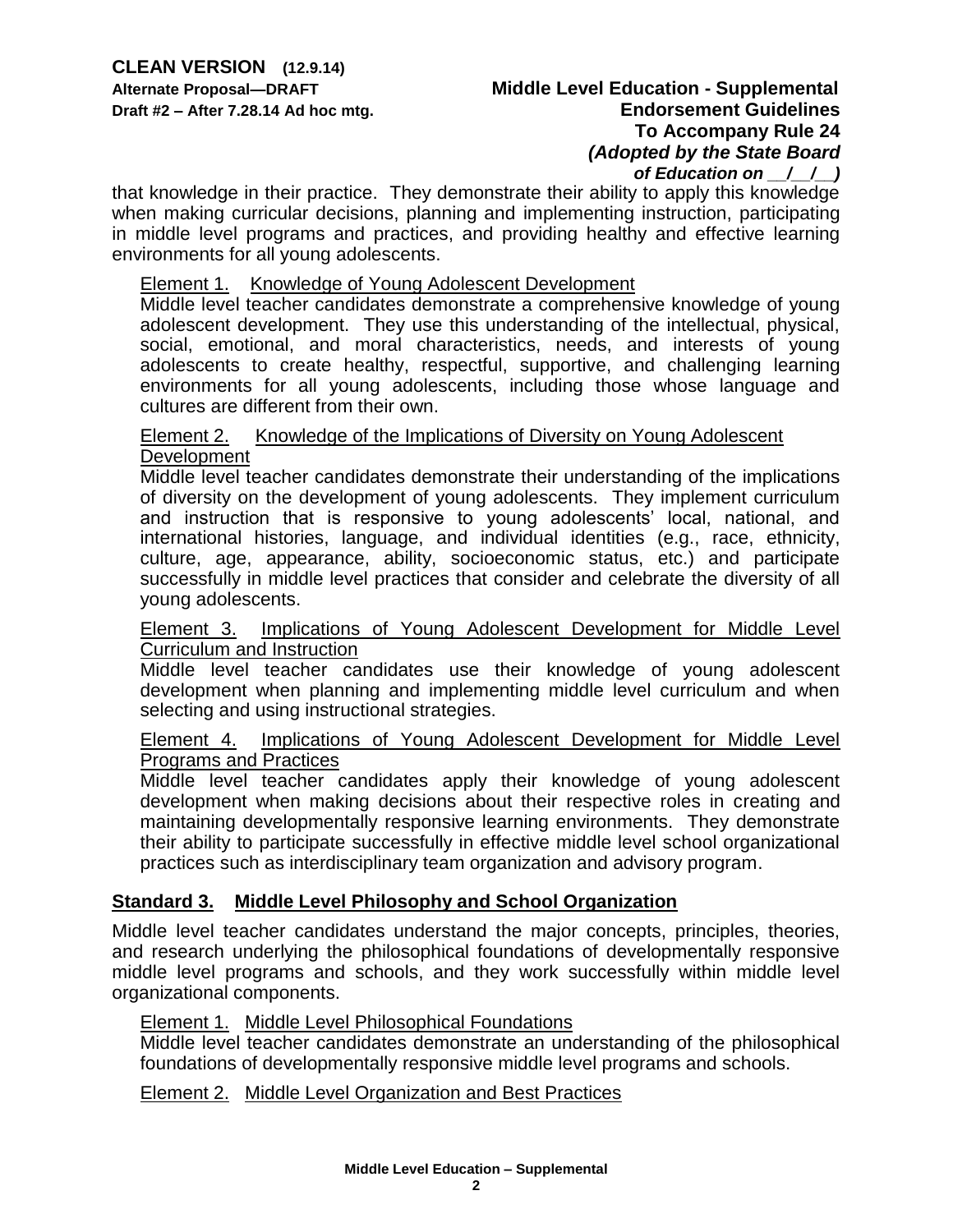Middle level teacher candidates utilize their knowledge of the effective components of middle level programs and schools to foster equitable educational practices and to enhance learning for all students (e.g., race, ethnicity, culture, age, appearance, ability, socioeconomic status, etc.) They demonstrate their ability to apply this knowledge and to function successfully within a variety of school organizational settings (e.g., grades K-8, 6-8, 7-12). Middle level teacher candidates perform successfully in middle level programs and practices such as interdisciplinary teaming, advisory programs, flexible block schedules, and common teacher planning time.

# **Standard 4. Middle Level Curriculum**

Middle level teacher candidates understand and use the central concepts, standards, research, and structures of content to plan and implement curriculum that develops all young adolescents' competence in subject matter. They use their knowledge and available resources to design, implement, and evaluate challenging, developmentally responsive curriculum that results in meaningful learning outcomes. Middle level teacher candidates demonstrate their ability to assist all young adolescents in understanding the interdisciplinary nature of knowledge. They design and teach curriculum that is responsive to all young adolescents' local, national, and international histories, language, and individual identities (e.g., race, ethnicity, culture, age, appearance, ability, socioeconomic status, etc.)

## Element 1. Subject Matter Content Knowledge

Middle level teacher candidates demonstrate a depth and breadth of subject matter content knowledge in the subjects they teach (e.g., English/language arts, mathematics, science, social science). They incorporate information literacy skills and state-of-the-art technologies into teaching their subjects.

## Element 2. Middle Level Student Standards

Middle level teacher candidates use their knowledge of local, state, and national standards to frame their teaching. They draw on their knowledge of these standards to design, implement, and evaluate developmentally responsive, meaningful, and challenging curriculum for all young adolescents.

## Element 3. Interdisciplinary Nature of Knowledge

Middle level teacher candidates demonstrate the interdisciplinary nature of knowledge by helping young adolescents make connections among subject areas. They facilitate relationships among content, ideas, interests, and experiences by developing and implementing relevant, challenging, integrative, and exploratory curriculum. They provide learning opportunities that enhance information literacy (e.g., critical thinking, problem solving, evaluation of information gained) in their specialty fields (e.g., mathematics, social studies, science).

## Element 4. Reading in the Content Area

Middle level teacher candidates plan, organize, deliver, and assess content area reading strategies, demonstrate techniques for content area and grade level